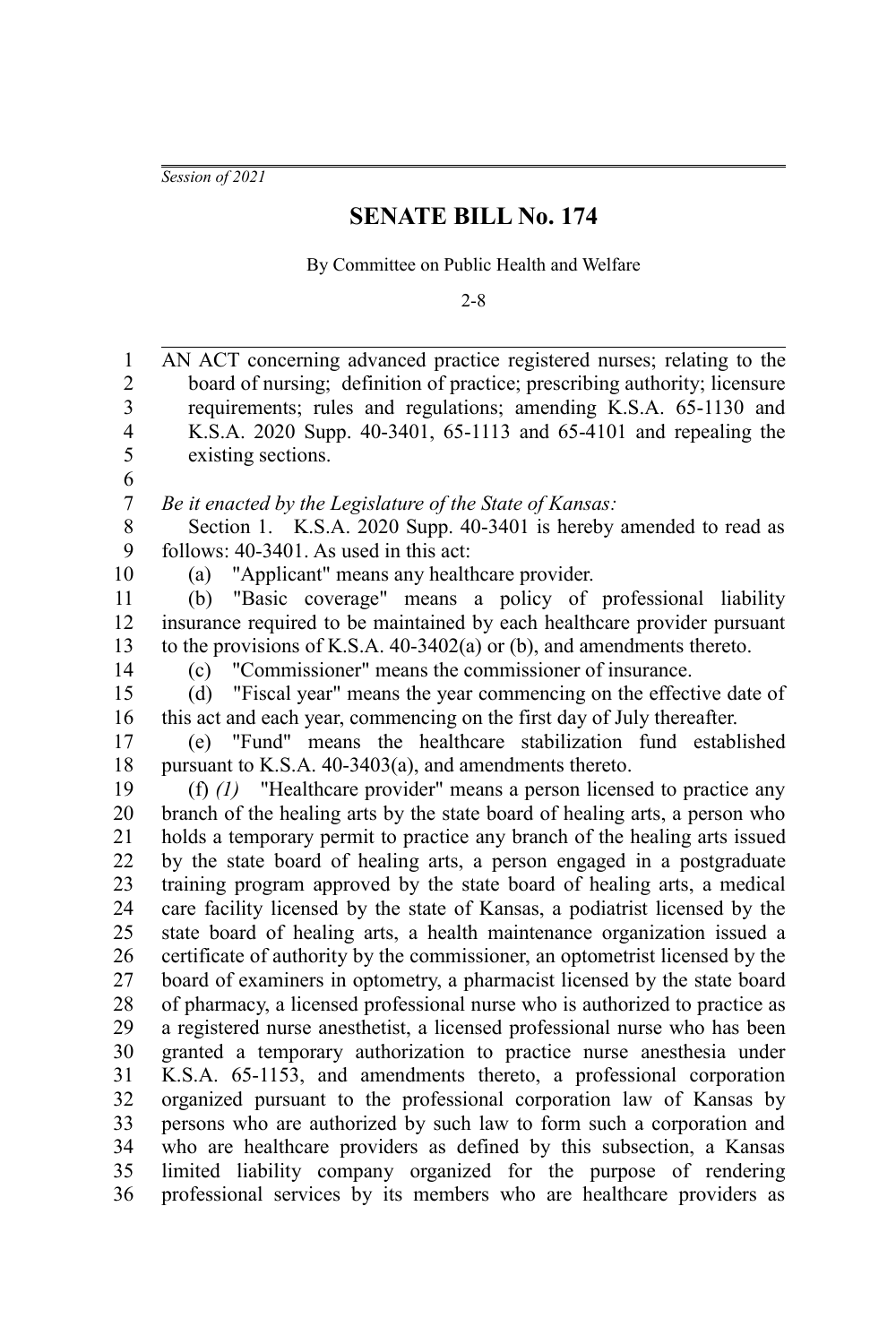defined by this subsection and who are legally authorized to render the professional services for which the limited liability company is organized, a partnership of persons who are healthcare providers under this subsection, a Kansas not-for-profit corporation organized for the purpose of rendering professional services by persons who are healthcare providers as defined by this subsection, a nonprofit corporation organized to administer the graduate medical education programs of community hospitals or medical care facilities affiliated with the university of Kansas

school of medicine, a dentist certified by the state board of healing arts to administer anesthetics under K.S.A. 65-2899, and amendments thereto, a psychiatric hospital licensed prior to January 1, 1988, and continuously thereafter under K.S.A. 2015 Supp. 75-3307b, prior to its repeal, and K.S.A. 2020 Supp. 39-2001 et seq., and amendments thereto, or a mental health center or mental health clinic licensed by the state of Kansas. On and after January 1, 2015, "healthcare provider" also means*,* a physician assistant licensed by the state board of healing arts, a licensed advanced practice registered nurse who is authorized by the board of nursing to practice as an advanced practice registered nurse in the classification of a nurse-midwife, a licensed advanced practice registered nurse who has been granted a temporary authorization by the board of nursing to practice as an advanced practice registered nurse in the classification of a nurse-midwife, a nursing facility licensed by the state of Kansas, an assisted living facility licensed by the state of Kansas-or, a residential healthcare facility licensed by the state of Kansas *or an advanced practice registered nurse licensed by the board of nursing*. 9 10 11 12 13 14 15 16 17 18 19 20 21 22 23 24 25

*(2)* "Healthcare provider" does not include: (1)*(A)* Any state institution for people with intellectual disability;  $(2)(B)$  any state psychiatric hospital; (3)*(C)* any person holding an exempt license issued by the state board of healing arts or the board of nursing;  $(4)$ *(D)* any person holding a visiting clinical professor license from the state board of healing arts; (5)*(E)* any person holding an inactive license issued by the state board of healing arts;  $\left(\frac{\Theta}{F}\right)$  any person holding a federally active license issued by the state board of healing arts;  $(H)(G)$  an advanced practice registered nurse who is authorized by the board of nursing to practice as an advanced practice registered nurse in the classification of nurse-midwife or nurse anesthetist and who practices solely in the course of employment or active duty in the United States government or any of its departments, bureaus or agencies or who provides professional services as a charitable healthcare provider as defined under K.S.A. 75-6102, and amendments thereto;  $-$ or  $(8)$ *(H)* a physician assistant licensed by the state board of healing arts who practices solely in the course of employment or active duty in the United States government or any of its departments, bureaus or agencies or who provides professional services as a charitable 26 27 28 29 30 31 32 33 34 35 36 37 38 39 40 41 42 43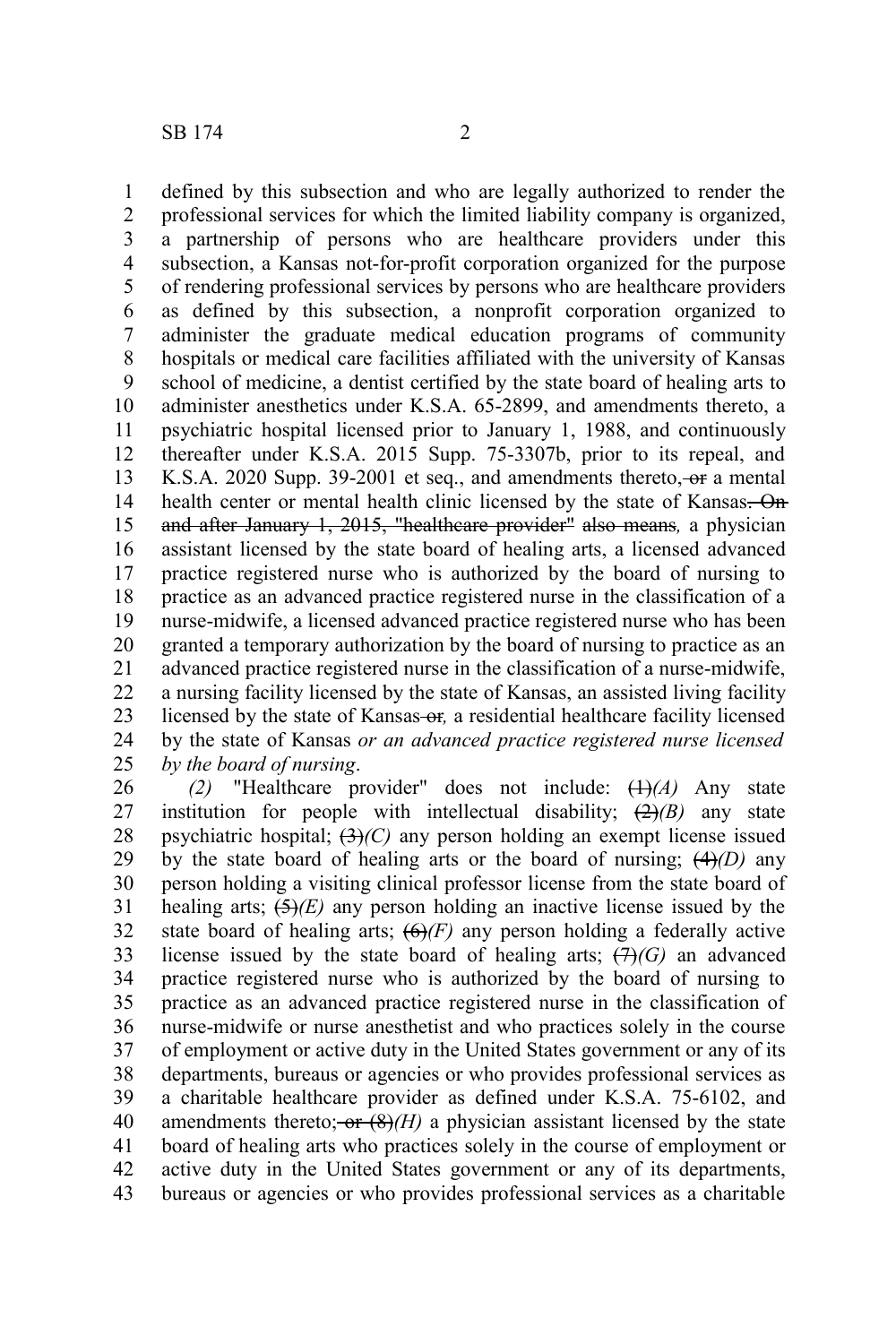healthcare provider as defined under K.S.A. 75-6102, and amendments thereto*; or (I) an advanced practice registered nurse: (i) Holding an inactive license issued by the board of nursing; (ii) practicing solely in employment for which the advanced practice registered nurse is covered under the federal tort claims act or the Kansas tort claims act; (iii) practicing solely as a charitable healthcare provider in accordance with K.S.A. 75-6102, and amendments thereto; or (iv) practicing solely while serving on active duty in the military service of the United States*. 1 2 3 4 5 6 7 8

(g) "Inactive healthcare provider" means a person or other entity who purchased basic coverage or qualified as a self-insurer on or subsequent to the effective date of this act but who, at the time a claim is made for personal injury or death arising out of the rendering of or the failure to render professional services by such healthcare provider, does not have basic coverage or self-insurance in effect solely because such person is no longer engaged in rendering professional service as a healthcare provider. 9 10 11 12 13 14 15

(h) "Insurer" means any corporation, association, reciprocal exchange, inter-insurer and any other legal entity authorized to write bodily injury or property damage liability insurance in this state, including workers compensation and automobile liability insurance, pursuant to the provisions of the acts contained in article 9, 11, 12 or 16 of chapter 40 of the Kansas Statutes Annotated, and amendments thereto. 16 17 18 19 20 21

(i) "Plan" means the operating and administrative rules and procedures developed by insurers and rating organizations or the commissioner to make professional liability insurance available to healthcare providers. 22 23 24 25

(j) "Professional liability insurance" means insurance providing coverage for legal liability arising out of the performance of professional services rendered or that should have been rendered by a healthcare provider. 26 27 28 29

(k) "Rating organization" means a corporation, an unincorporated association, a partnership or an individual licensed pursuant to K.S.A. 40- 956, and amendments thereto, to make rates for professional liability insurance. 30 31 32 33

(l) "Self-insurer" means a healthcare provider who qualifies as a selfinsurer pursuant to K.S.A. 40-3414, and amendments thereto. 34 35

(m) "Medical care facility" means the same when used in the healthcare provider insurance availability act as defined in K.S.A. 65-425, and amendments thereto, except that as used in the healthcare provider insurance availability act such term, as it relates to insurance coverage under the healthcare provider insurance availability act, also includes any director, trustee, officer or administrator of a medical care facility. 36 37 38 39 40 41

(n) "Mental health center" means a mental health center licensed by the state of Kansas under K.S.A. 2020 Supp. 39-2001 et seq., and 42 43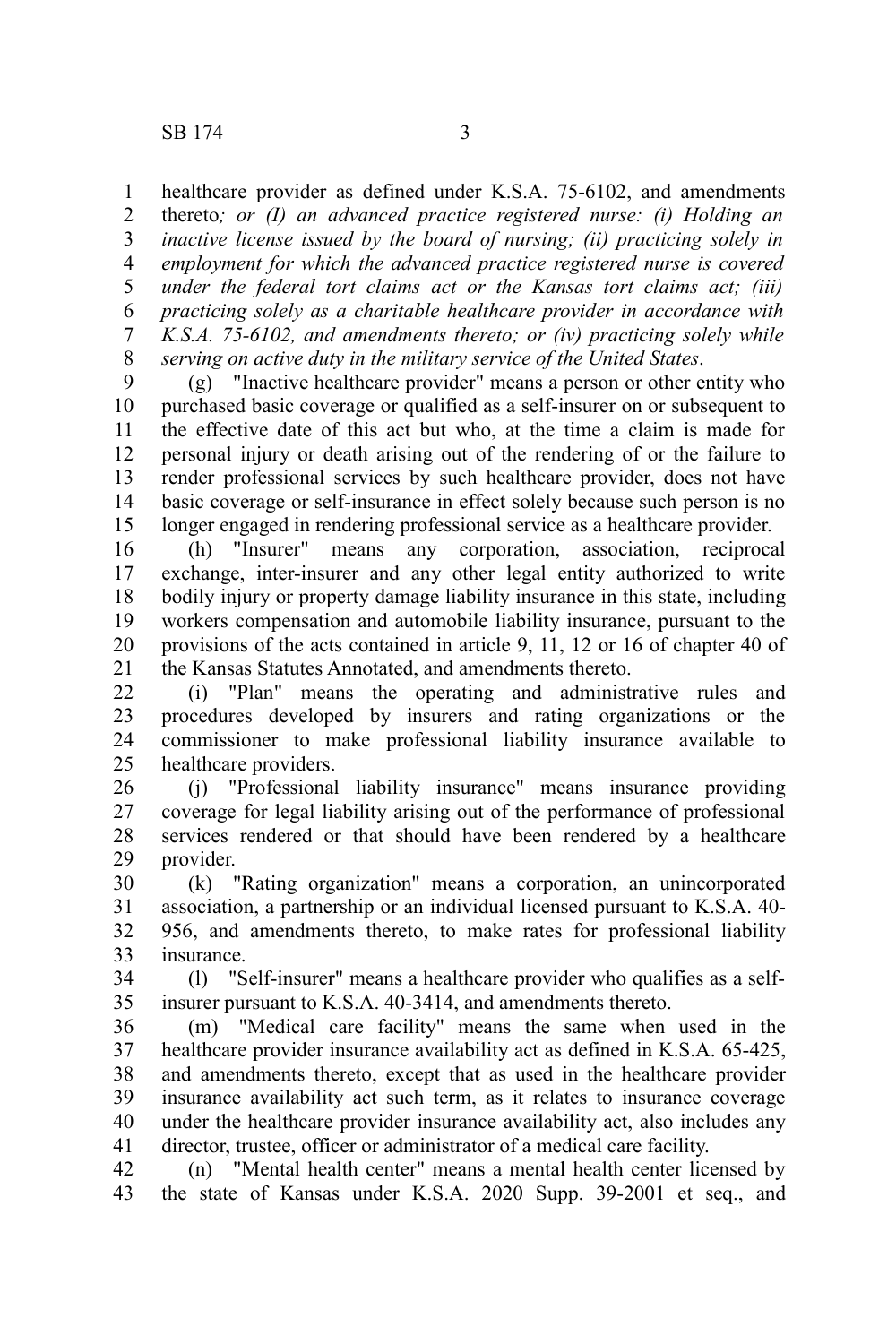amendments thereto, except that as used in the healthcare provider insurance availability act such term, as it relates to insurance coverage under the healthcare provider insurance availability act, also includes any director, trustee, officer or administrator of a mental health center. 1 2 3 4

(o) "Mental health clinic" means a mental health clinic licensed by the state of Kansas under K.S.A. 2020 Supp. 39-2001 et seq., and amendments thereto, except that as used in the healthcare provider insurance availability act such term, as it relates to insurance coverage under the healthcare provider insurance availability act, also includes any director, trustee, officer or administrator of a mental health clinic. 5 6 7 8 9 10

(p) "State institution for people with intellectual disability" means Winfield state hospital and training center, Parsons state hospital and training center and the Kansas neurological institute. 11 12 13

(q) "State psychiatric hospital" means Larned state hospital, Osawatomie state hospital and Rainbow mental health facility. 14 15

16

(r) "Person engaged in residency training" means:

(1) A person engaged in a postgraduate training program approved by the state board of healing arts who is employed by and is studying at the university of Kansas medical center only when such person is engaged in medical activities that do not include extracurricular, extra-institutional medical service for which such person receives extra compensation and that have not been approved by the dean of the school of medicine and the executive vice-chancellor of the university of Kansas medical center. Persons engaged in residency training shall be considered resident healthcare providers for purposes of K.S.A. 40-3401 et seq., and amendments thereto; and 17 18 19 20 21 22 23 24 25 26

(2) a person engaged in a postgraduate training program approved by the state board of healing arts who is employed by a nonprofit corporation organized to administer the graduate medical education programs of community hospitals or medical care facilities affiliated with the university of Kansas school of medicine or who is employed by an affiliate of the university of Kansas school of medicine as defined in K.S.A. 76-367, and amendments thereto, only when such person is engaged in medical activities that do not include extracurricular, extra-institutional medical service for which such person receives extra compensation and that have not been approved by the chief operating officer of the nonprofit corporation or the chief operating officer of the affiliate and the executive vice-chancellor of the university of Kansas medical center. 27 28 29 30 31 32 33 34 35 36 37 38

(s) "Full-time physician faculty employed by the university of Kansas medical center" means a person licensed to practice medicine and surgery who holds a full-time appointment at the university of Kansas medical center when such person is providing healthcare. A person licensed to practice medicine and surgery who holds a full-time appointment at the 39 40 41 42 43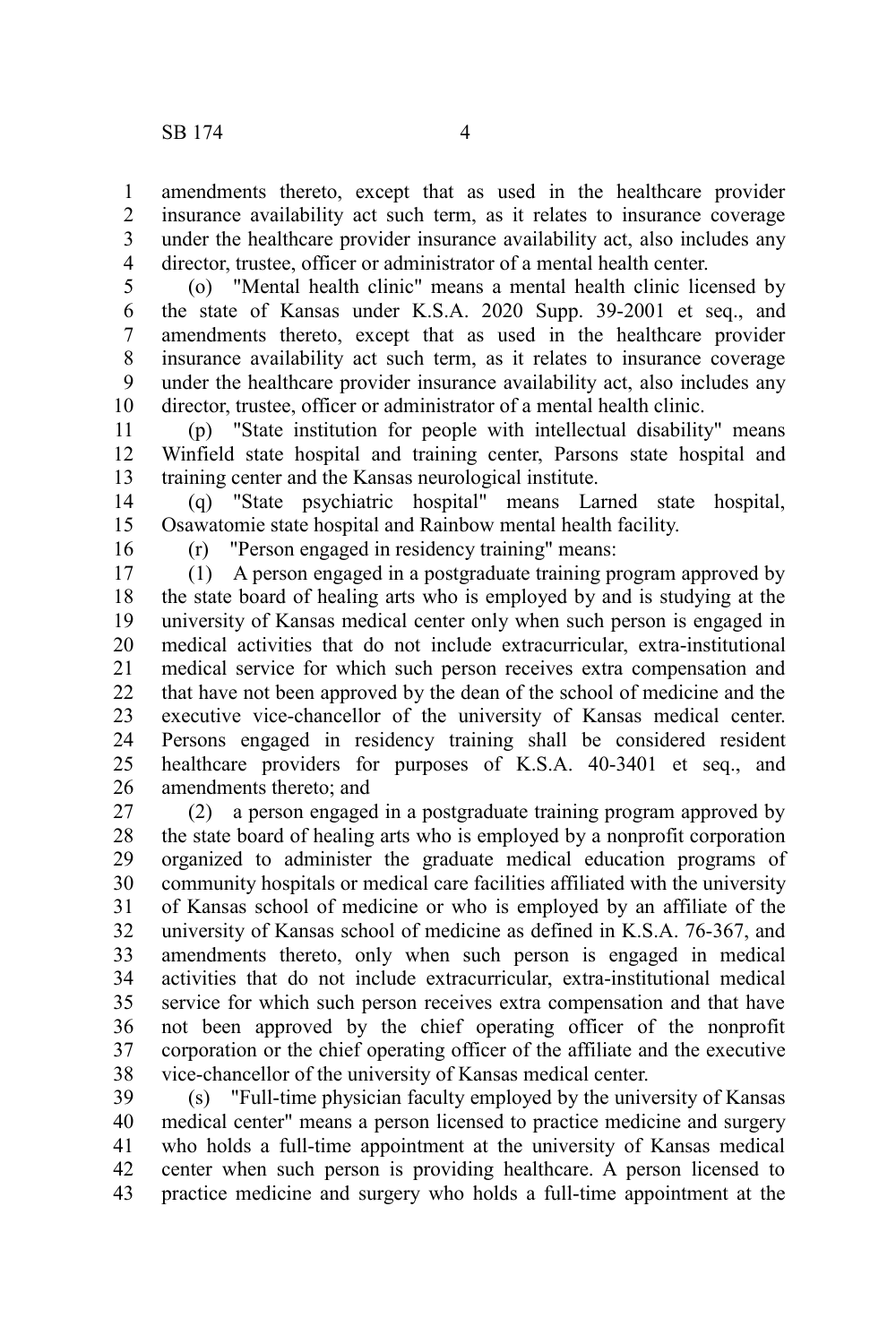university of Kansas medical center may also be employed part-time by the United States department of veterans affairs if such employment is approved by the executive vice-chancellor of the university of Kansas medical center. 1 2 3 4

(t) "Sexual act" or "sexual activity" means that sexual conduct that constitutes a criminal or tortious act under the laws of the state of Kansas. 5 6

(u) "Board" means the board of governors created by K.S.A. 40-3403, and amendments thereto. 7 8

(v) "Board of directors" means the governing board created by K.S.A. 40-3413, and amendments thereto. 9 10

(w) "Locum tenens contract" means a temporary agreement not exceeding 182 days per calendar year that employs a healthcare provider to actively render professional services in this state. 11 12 13

(x) "Professional services" means patient care or other services authorized under the act governing licensure of a healthcare provider. 14 15

(y) "Healthcare facility" means a nursing facility, an assisted living facility or a residential healthcare facility as all such terms are defined in K.S.A. 39-923, and amendments thereto. 16 17 18

(z) "Charitable healthcare provider" means the same as defined in K.S.A. 75-6102, and amendments thereto. 19 20

Sec. 2. K.S.A. 2020 Supp. 65-1113 is hereby amended to read as follows: 65-1113. When used in this act and the act of which this section is amendatory*As used in the Kansas nurse practice act*: 21 22 23

24

(a) "Board" means the board of nursing.

(b) "Diagnosis" in the context of nursing practice*, for licensed practical nurses and registered nurses, means-that the identification of and* discrimination between physical and psychosocial signs and symptoms essential to effective execution and management of the nursing regimenand shall be construed as distinct from a medical diagnosis *nursing regimen. Advanced practice registered nurses are educated and trained in using diagnoses and may develop primary and differential diagnoses within the advanced practice registered nurse scope of practice*. 25 26 27 28 29 30 31 32

(c) "Treatment" means the selection and performance of those therapeutic measures essential to effective execution *implementation* and management of the nursing regimen, and any prescribed medical regimen *patient's healthcare, determined by the nurse's level of education*. 33 34 35 36

(d) *Practice of nursing.* (1) The practice of professional nursing as performed by a registered professional nurse for compensation or gratuitously, except as permitted by K.S.A. 65-1124, and amendments thereto, means the process in which substantial specialized knowledge derived from the biological, physical, and behavioral sciences is applied to: the care, diagnosis, treatment, counsel and health teaching of persons who are experiencing changes in the normal health processes or who 37 38 39 40 41 42 43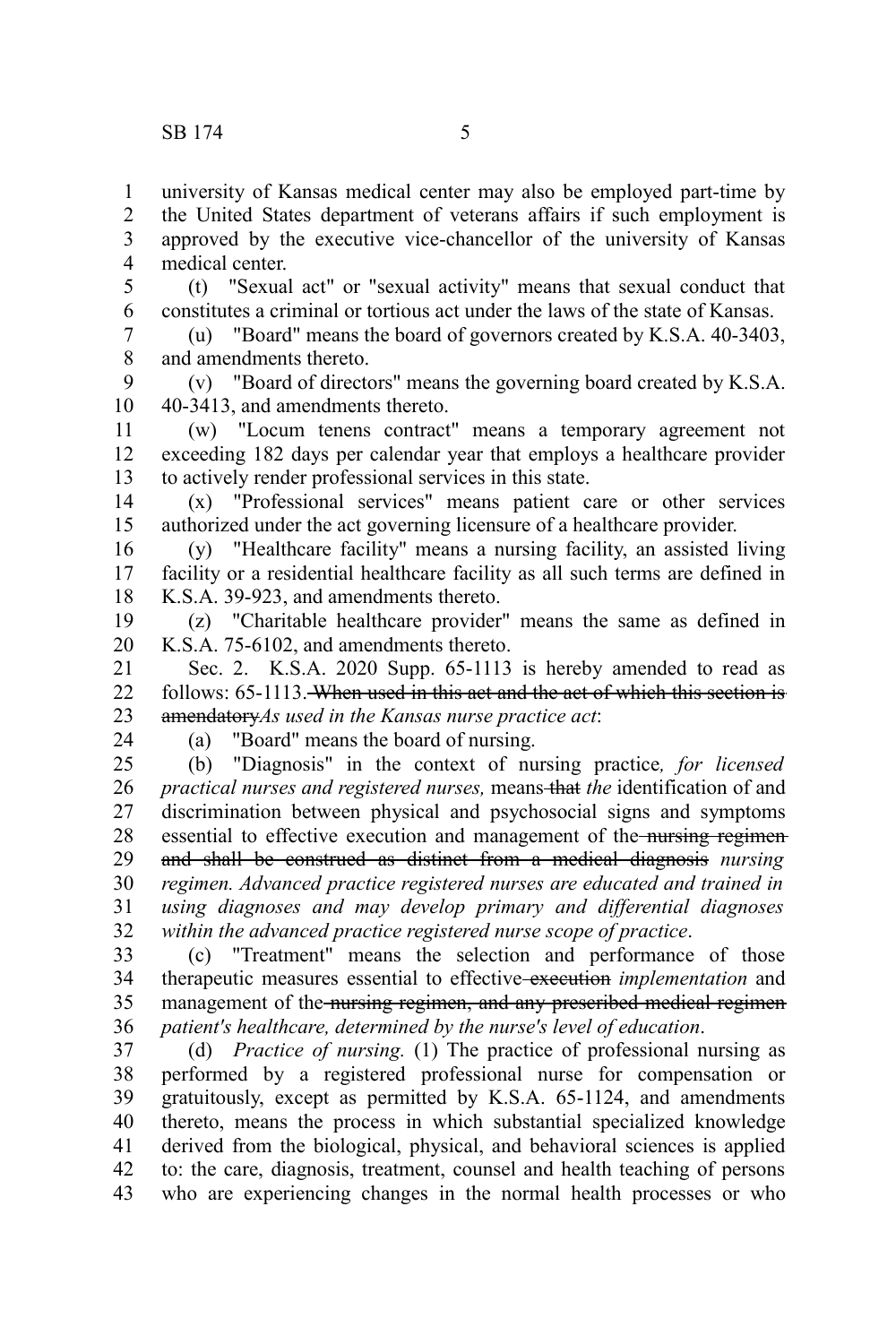require assistance in the maintenance of health or the prevention or management of illness, injury or infirmity; administration, supervision or teaching of the process as defined in this section; and the execution of the medical *treatment* regimen as prescribed by a person licensed to practice medicine and surgery or a person licensed to practice dentistry *or an individual licensed to practice advanced practice registered nursing*. 1 2 3 4 5 6

(2) The practice of nursing as a licensed practical nurse means the performance for compensation or gratuitously, except as permitted by K.S.A. 65-1124, and any amendments thereto, of tasks and responsibilities defined in paragraph (1), which tasks and responsibilities *that* are based on acceptable educational preparation within the framework of supportive and restorative care under the direction of a registered professional nurse, a person licensed to practice medicine and surgery or a person licensed to practice dentistry. 7 8 9 10 11 12 13 14

*(3) The practice of professional nursing as an advanced practice registered nurse as defined in subsection (g) within the APRN role means, in addition to the practice and responsibilities of professional nursing as defined in paragraph (1): Conducting an advanced assessment; ordering and interpreting diagnostic procedures; establishing primary and differential diagnoses; prescribing, ordering, administering and furnishing therapeutic measures as set forth by the board; delegating and assigning therapeutic measures to assistive personnel; collaborating and consulting with physicians and other healthcare providers; providing referrals to healthcare providers, agencies and community resources; and other acts that require education and training consistent with the professional standards and commensurate with the APRN's education, certification, demonstrated competencies and experience.* 15 16 17 18 19 20 21 22 23 24 25 26 27

(e) A "professional nurse" means a person who is licensed to practice professional nursing as defined in subsection (d)(1). 28 29

(f) A "practical nurse" means a person who is licensed to practice practical nursing as defined in subsection (d)(2). 30 31

(g) "Advanced practice registered nurse" or "APRN" means a professional nurse who holds a license from the board to function *practice advanced practice registered nursing as defined in subsection (d)(3)* as a professional nurse in an advanced role, and this advanced role shall *may* be *further* defined by rules and regulations *consistent with the Kansas nurse practice act* adopted by the board in accordance with K.S.A. 65-1130, and amendments thereto. 32 33 34 35 36 37 38

(h) "Continuing nursing education" means learning experiences intended to build upon the educational and experiential bases of the registered professional and licensed practical nurse for the enhancement of practice, education, administration, research or theory development to the end of improving the health of the public. 39 40 41 42 43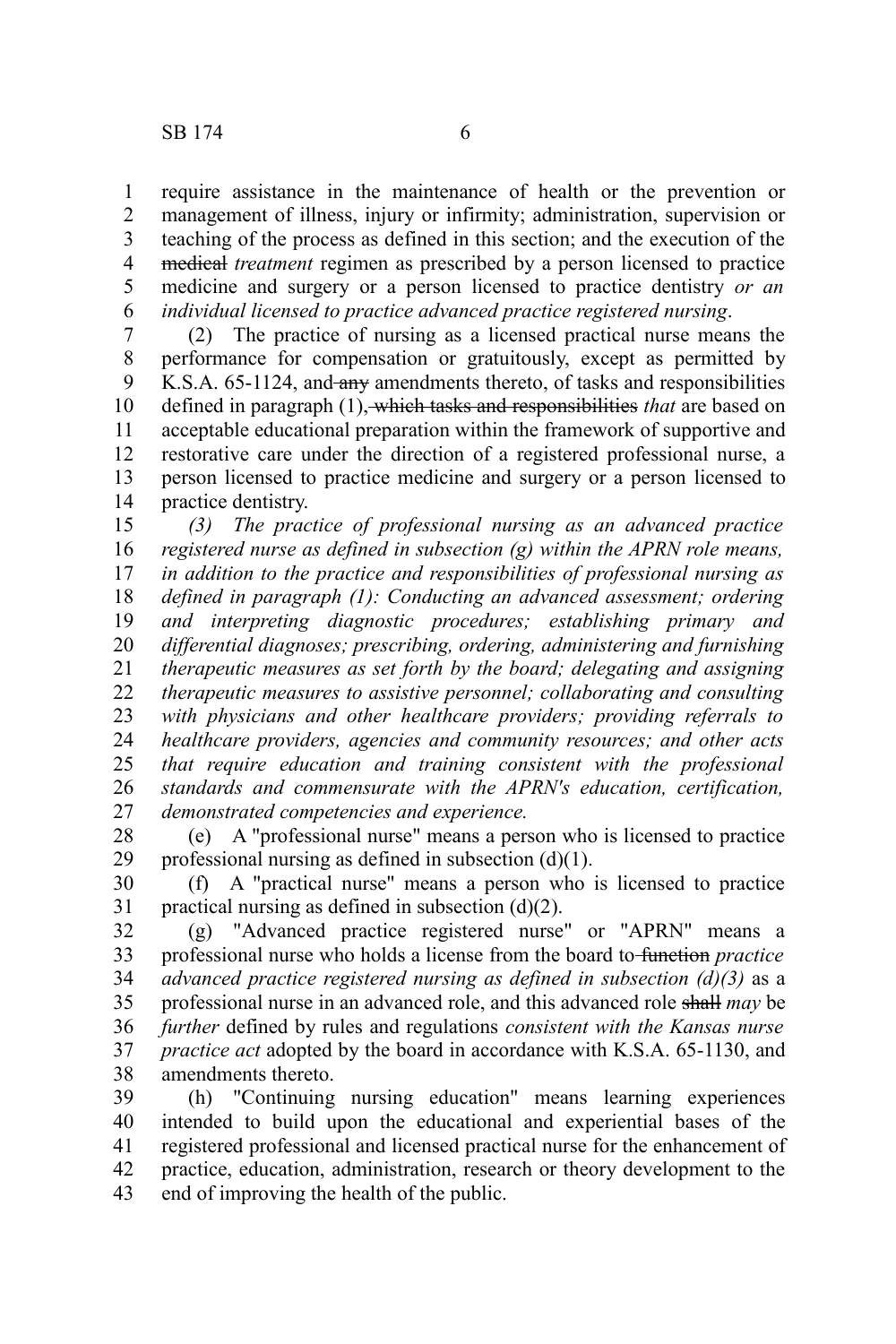*(i) "Collaboration" means the process by which two or more healthcare professionals work together to meet the healthcare needs of a patient, as warranted by the patient.* 1 2 3

*(j) "Consultation" means the process by which an advanced practice registered nurse who maintains primary management responsibility for a patient's care seeks advice or opinion of a physician or another member of the healthcare team.* 4 5 6 7

Sec. 3. K.S.A. 65-1130 is hereby amended to read as follows: 65- 1130. (a) No professional nurse shall announce or represent to the public that such person is an advanced practice registered nurse unless such professional nurse has complied with requirements established by the board and holds a valid license as an advanced practice registered nurse in accordance with the provisions of this section. 8 9 10 11 12 13

(b) *(1)* The board shall establish standards and requirements for any professional nurse who desires to obtain licensure as an advanced practice registered nurse. Such standards and requirements shall include, but not be limited to, standards and requirements relating to the education of advanced practice registered nurses. The board may give such examinations and secure such assistance as it deems necessary to determine the qualifications of applicants. 14 15 16 17 18 19 20

*(2) On and after July 1, 2022, an applicant for an initial advanced practice registered nurse license shall have a current advanced practice registered nurse certification in such applicant's specific role granted by a national certifying organization recognized by the board whose certification standards are approved by the board as equal to or greater than the corresponding standards established by the board.* 21 22 23 24 25 26

(c) The board shall adopt rules and regulations *consistent with the Kansas nurse practice act* applicable to advanced practice registered nurses which *that*: 27 28 29

(1) Establish roles and identify titles and abbreviations of advanced practice registered nurses which *that* are consistent with nursing practice specialties recognized by the nursing profession *including titles describing the four APRN roles of certified registered anesthetist, clinical nurse specialist, certified nurse midwife and certified nurse practitioner*. 30 31 32 33 34

(2) Establish education and qualifications necessary for licensure for each role of advanced practice registered nurse established by the board-at a level adequate to assure the competent performance by advancedpractice registered nurses of functions and procedures which advanced practice registered nurses are authorized to perform. Advanced practice registered nursing is based on knowledge and skills acquired in*. Education and qualifications for APRN licensure established by the board shall include completion of* basic nursing education, licensure as a registered nurse and graduation from or completion of a master's or higher degree *an* 35 36 37 38 39 40 41 42 43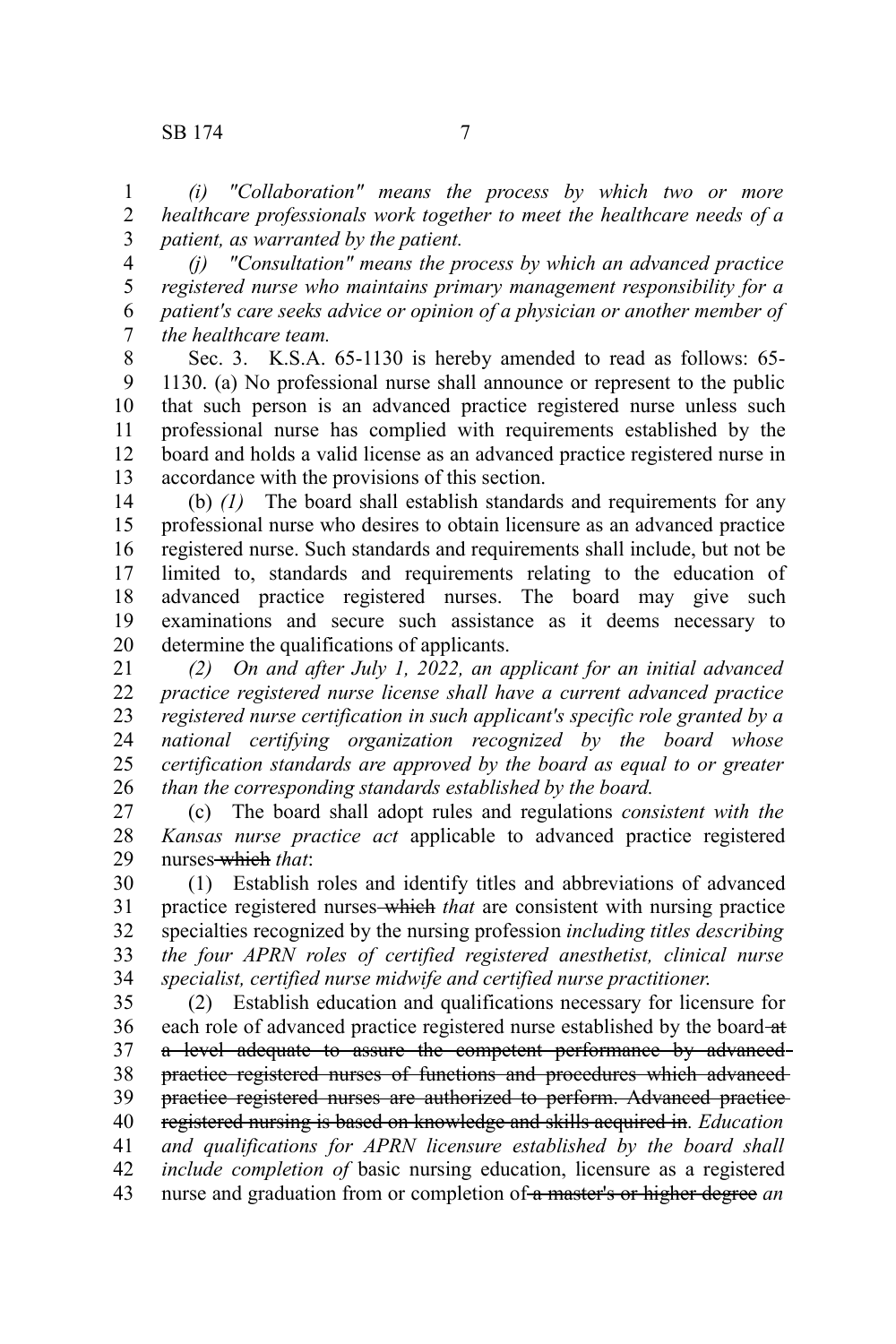*accredited graduate or post-graduate level APRN program* in one of the advanced practice registered nurse roles approved by the board of nursing. 1 2

(3) Define the role of advanced practice registered nurses and establish limitations and restrictions on such role *consistent with the Kansas nurse practice act*. The board shall adopt a definition of the role under this paragraph which *that* is consistent with the education and qualifications required to obtain a license as an advanced practice registered nurse, which *that* protects the public from persons performing functions and procedures as advanced practice registered nurses for which they lack adequate education and qualifications and which *that* authorizes advanced practice registered nurses to perform acts generally recognized by the profession of nursing as capable of being performed, in a manner consistent with the public health and safety, by persons with postbasic education in nursing. In defining such role the board shall consider: 3 4 5 6 7 8 9 10 11 12 13 14

(A) The education required for a licensure as an advanced practice registered nurse; 15 16

(B) the type of nursing practice and preparation in specialized advanced practice skills involved in each role of advanced practice registered nurse established by the board; 17 18 19

(C) the scope and limitations of advanced practice nursing prescribed by national advanced practice organizations*. Advanced practice nursing is built on the practice of health promotion, health maintenance, illness prevention, diagnosis, treatment and management of common health problems and acute and chronic conditions*; and 20 21 22 23 24

(D) acts recognized by the nursing profession as appropriate to be performed by persons with postbasic education in nursing. 25 26

*(4) Require an advanced practice registered nurse to wear identification that clearly identifies the nurse as an advanced practice registered nurse when providing direct patient care, unless wearing identification creates a safety or health risk to the nurse or patient.* 27 28 29 30

 $(d)$ (*l*) An advanced practice registered nurse may prescribe-drugspursuant to a written protocol as authorized by a responsible physician. Each written protocol shall contain a precise and detailed medical plan of care for each classification of disease or injury for which the advanced practice registered nurse is authorized to prescribe and shall specify all drugs which may be prescribed by the advanced practice registered nurse. Any written*, procure and administer prescription drugs and controlled substances in schedules II through V pursuant to applicable federal and state laws. An advanced practice registered nurse shall not prescribe any drug that is intended to cause an abortion.* 31 32 33 34 35 36 37 38 39 40

*(2) A* prescription order shall include the name, address and telephone number of the responsible physician. The *advanced practice registered nurse. An* advanced practice registered nurse may not dispense drugs, but 41 42 43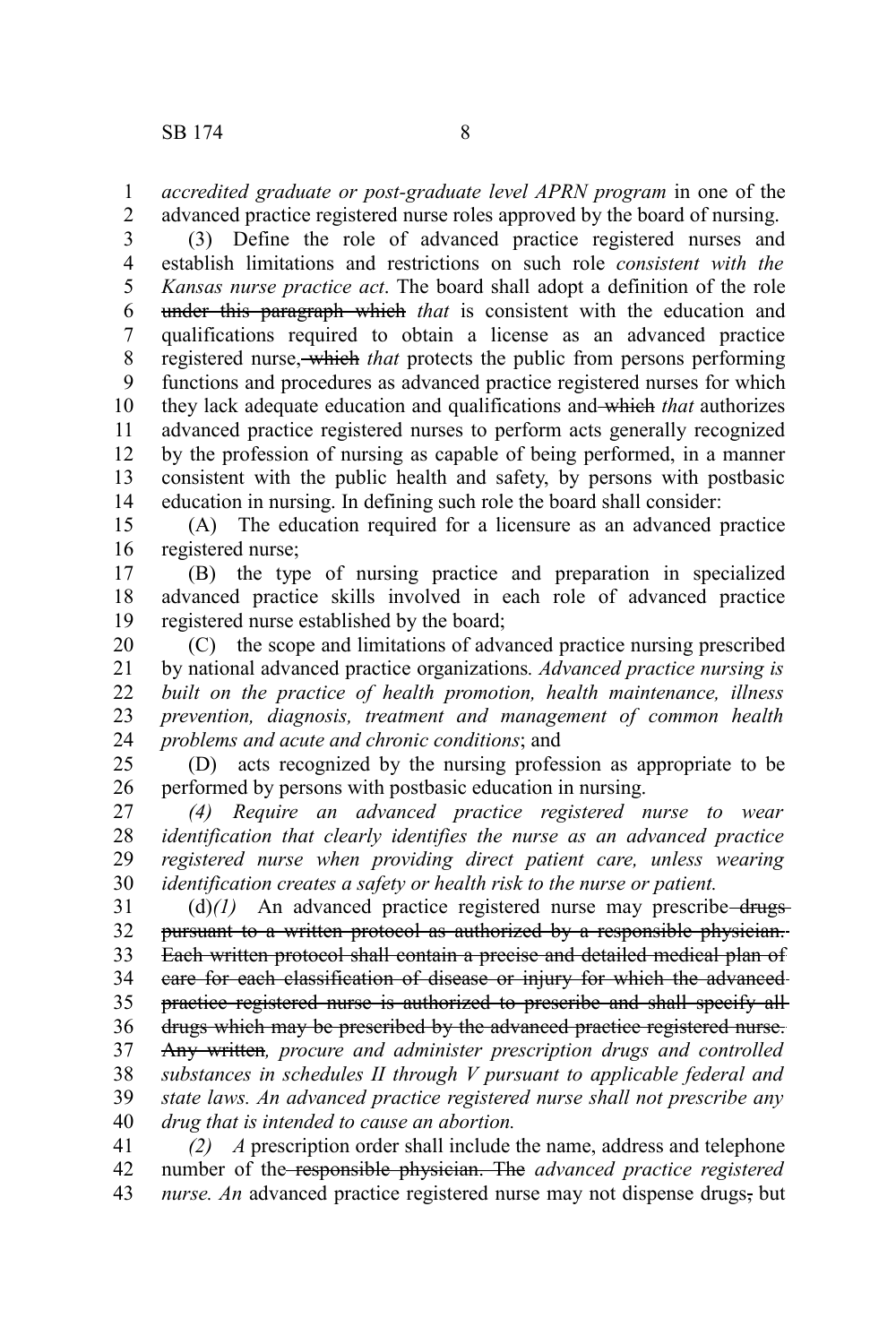may request, receive and sign for professional samples and may distribute 1

professional samples to patients<del> pursuant to a written protocol as</del> authorized by a responsible physician. 2 3

*(3)* In order to prescribe controlled substances, the advanced practice registered nurse shall: 4 5

6

 $(1)$ <sup> $(A)$ </sup> Register with the federal drug enforcement administration; and

 $(2)$ *(B)* notify the board of the name and address of the responsiblephysician or physicians. In no case shall the scope of authority of the advanced practice registered nurse exceed the normal and customary practice of the responsible physician *federal drug enforcement administration registration as prescribed by the rules and regulations of the board. An advanced practice registered nurse shall comply with federal drug enforcement administration requirements relating to controlled substances*. 7 8 9 10 11 12 13 14

*(4)* An advanced practice registered nurse certified in the role of registered nurse anesthetist while functioning as a registered nurse anesthetist under K.S.A. 65-1151 through 65-1164, and amendments thereto, shall be subject to the provisions of K.S.A. 65-1151 through 65- 1164, and amendments thereto, with respect to drugs and anesthetic agents and shall not be subject to the provisions of this subsection. For the purposes of this subsection, "responsible physician" means a person licensed to practice medicine and surgery in Kansas who has accepted responsibility for the protocol and the actions of the advanced practice registered nurse when prescribing drugs. 15 16 17 18 19 20 21 22 23 24

*(5) An advanced practice registered nurse shall maintain malpractice insurance coverage in effect as a condition of rendering professional service as an advanced practice registered nurse in this state and shall provide proof of insurance at the time of licensure and renewal of license. The requirements of this paragraph shall not apply to an advanced practice registered nurse who: Practices solely in employment for which the advanced practice registered nurse is covered under the federal tort claims act or Kansas tort claims act; practices solely as a charitable healthcare provider under K.S.A. 75-6102, and amendments thereto; or is serving on active duty in the military service of the United States.* 25 26 27 28 29 30 31 32 33 34

35

(e) As used in this section, "drug" means those articles and substances defined as drugs in K.S.A. 65-1626 and 65-4101, and amendments thereto. 36

(f) A person registered to practice as an advanced registered nurse practitioner in the state of Kansas immediately prior to the effective date of this act shall be deemed to be licensed to practice as an advanced practice registered nurse under this act and such person shall not be required to file an original application for licensure under this act. Any application for registration filed which *that* has not been granted prior to the effective date of this act shall be processed as an application for licensure under this act. 37 38 39 40 41 42 43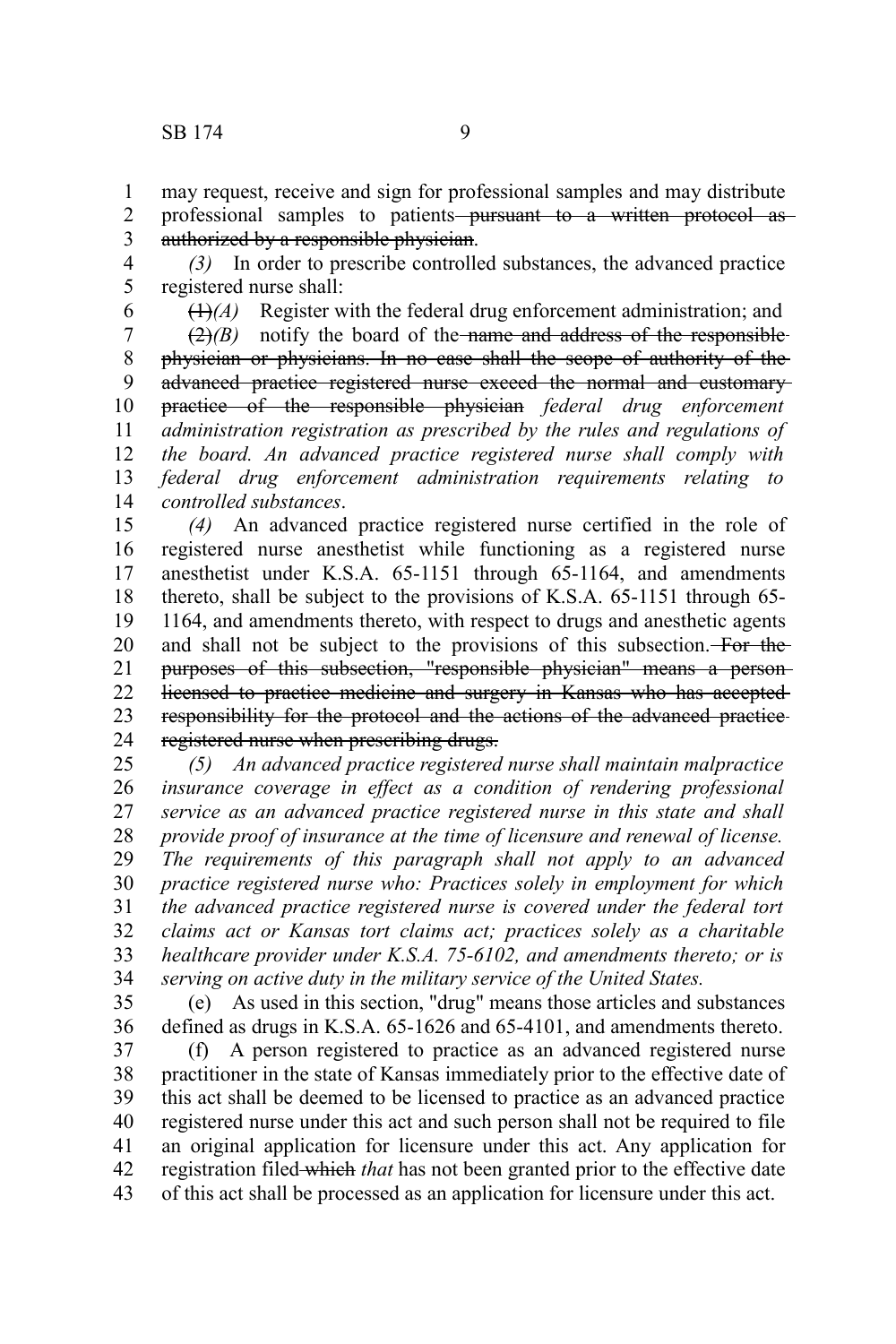(g) An advanced practice registered nurse certified in the role of certified nurse-midwife and engaging in the independent practice of midwifery under the independent practice of midwifery act with respect to prescribing drugs shall be subject to the provisions of the independent practice of midwifery act and shall not be subject to the provisions of this section. 1 2 3 4 5 6

*(h) (1) Advanced practice registered nurses licensed in Kansas shall complete 4,000 hours of clinical practice hours or clinical instructional hours within four years under an authorization for collaborative practice as defined in K.A.R. 60-11-101 with a physician or a full practice authority advanced practice registered nurse.*  7 8 9 10 11

*(2) Any advanced practice registered nurse applying for licensure by endorsement who has completed at least 4,000 clinical practice hours or clinical instructional hours within four years immediately preceding the endorsement application shall be deemed as completing the transition to full practice authority.*  12 13 14 15 16

*(3) Any advanced practice registered nurse applying for licensure by endorsement, who has completed less than 4,000 clinical practice hours or clinical instructional hours within four years immediately preceding the endorsement application may provide documentation of accrued hours, if applicable, to count toward the hours needed for the transition to full practice authority program.*  17 18 19 20 21 22

*(4) Prior to the enactment of this section, any advanced practice registered nurse licensed in Kansas having at least 4,000 hours of practice as required by the board of nursing shall be deemed to have completed the transition to practice program.*  23 24 25 26

*(5) An advanced practice registered nurse in the transition period program may engage in the practice of nursing as an advanced practice registered nurse and may prescribe, procure and administer prescription drugs as part of the authorization for collaborative practice described in paragraph (2).*  27 28 29 30 31

*(6) The board shall specify the manner and form in which a transition period advanced practice registered nurse may identify and represent such credentials, professionally and to the public.*  32 33 34

*(7) A transition period advanced practice registered nurse shall complete any documentation required by the board to demonstrate completion of the transition program prior to becoming a full practice advanced practice registered nurse. Upon successful completion of the transition program, the board shall authorize the advanced practice registered nurse to engage in the practice of advanced practice registered nursing without an authorization for collaborative practice as defined in K.A.R. 60-11-101.*  35 36 37 38 39 40 41 42

*(8) The board shall adopt rules and regulations as necessary to* 43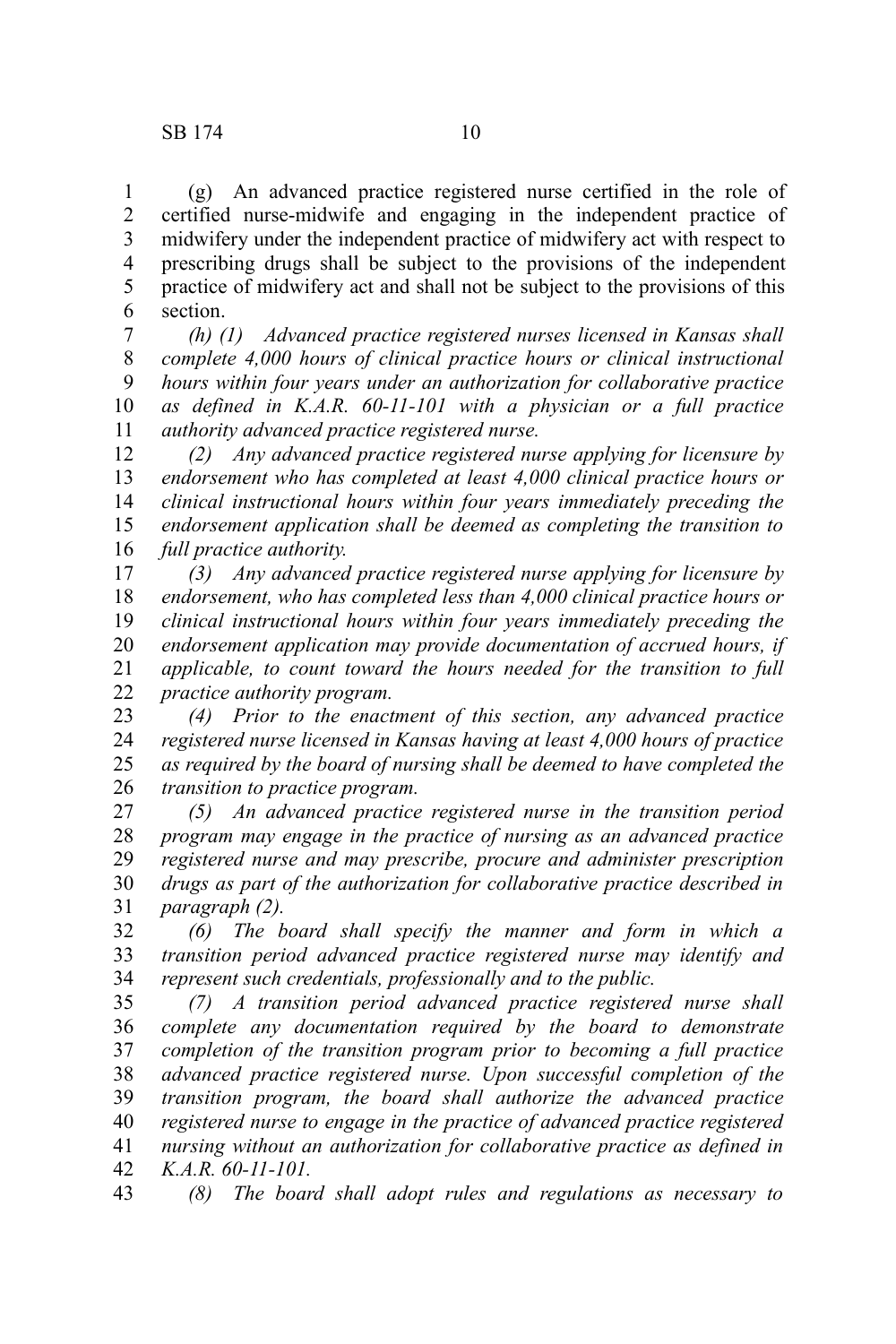*implement and administer the provisions of this subsection.*  1

*(9) As used in this subsection, "full practice" means to engage in the practice of professional nursing as an advanced practice registered nurse who is exempt from or has completed the transition to practice program described in K.S.A. 65-1130, and amendments thereto, as authorized under the Kansas nurse practice act and rules and regulations adopted thereunder.*  2 3 4 5 6 7

*(10) Nothing in this act shall be construed to prohibit an advanced practice registered nurse from voluntarily entering into a collaborative practice agreement.* 8 9 10

*(i) Nothing in this section shall be construed to expand the scope of practice of an advanced practice registered nurse duly licensed in this state.* 11 12 13

Sec. 4. K.S.A. 2020 Supp. 65-4101 is hereby amended to read as follows: 65-4101. As used in this act: 14 15

(a) "Administer" means the direct application of a controlled substance, whether by injection, inhalation, ingestion or any other means, to the body of a patient or research subject by: 16 17 18

(1) A practitioner or pursuant to the lawful direction of a practitioner; or 19 20

(2) the patient or research subject at the direction and in the presence of the practitioner. 21  $22$ 

(b) "Agent" means an authorized person who acts on behalf of or at the direction of a manufacturer, distributor or dispenser. It does not include a common carrier, public warehouseman or employee of the carrier or warehouseman. 23 24 25 26

(c) "Application service provider" means an entity that sells electronic prescription or pharmacy prescription applications as a hosted service where the entity controls access to the application and maintains the software and records on its server. 27 28 29 30

31

43

(d) "Board" means the state board of pharmacy.

(e) "Bureau" means the bureau of narcotics and dangerous drugs, United States department of justice, or its successor agency. 32 33

(f) "Controlled substance" means any drug, substance or immediate precursor included in any of the schedules designated in K.S.A. 65-4105, 65-4107, 65-4109, 65-4111 and 65-4113, and amendments thereto. 34 35 36

(g) (1) "Controlled substance analog" means a substance that is intended for human consumption, and at least one of the following: 37 38

(A) The chemical structure of the substance is substantially similar to the chemical structure of a controlled substance listed in or added to the schedules designated in K.S.A. 65-4105 or 65-4107, and amendments thereto; 39 40 41 42

(B) the substance has a stimulant, depressant or hallucinogenic effect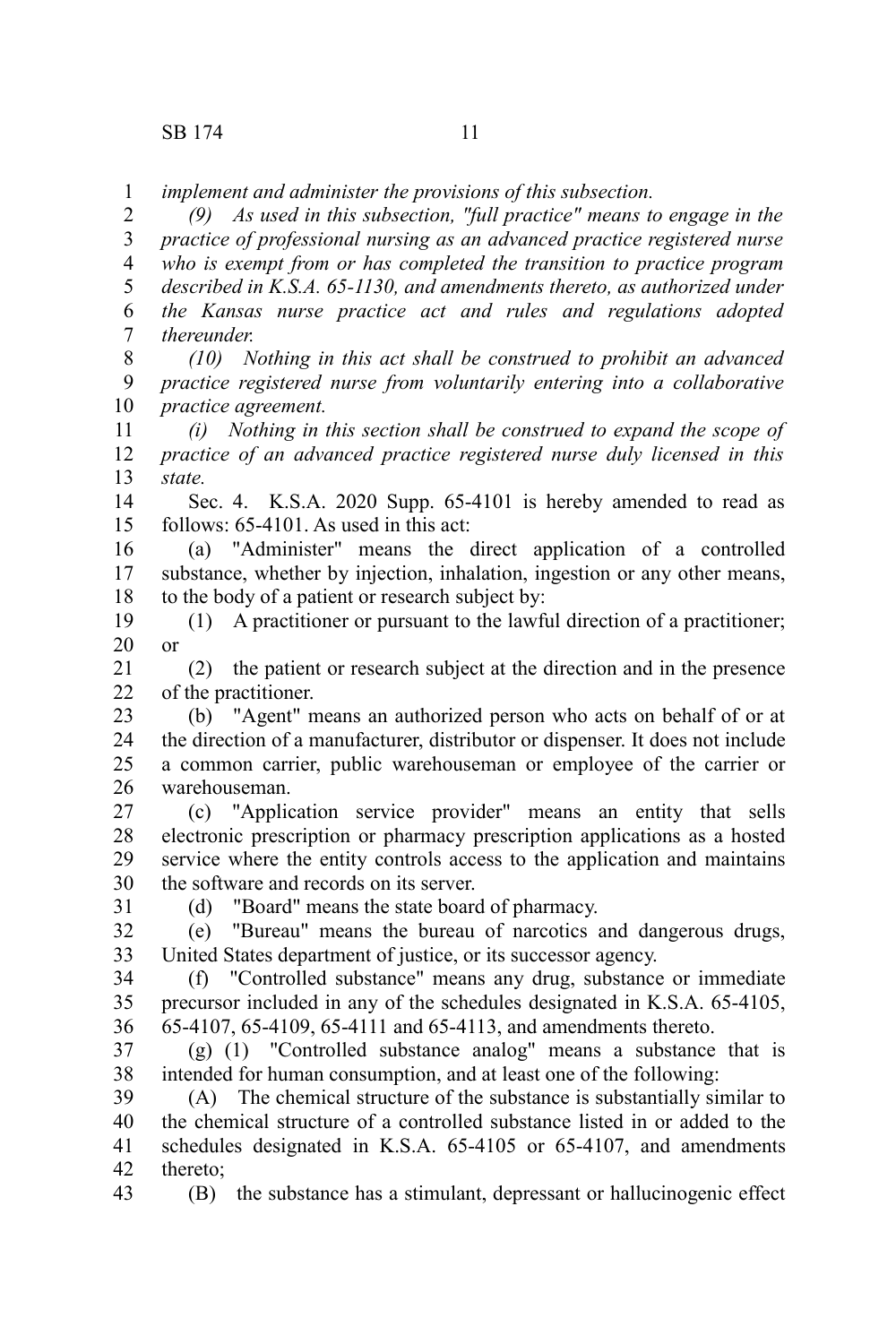on the central nervous system substantially similar to the stimulant, depressant or hallucinogenic effect on the central nervous system of a controlled substance included in the schedules designated in K.S.A. 65- 4105 or 65-4107, and amendments thereto; or 1 2 3 4

(C) with respect to a particular individual, such individual represents or intends the substance to have a stimulant, depressant or hallucinogenic effect on the central nervous system substantially similar to the stimulant, depressant or hallucinogenic effect on the central nervous system of a controlled substance included in the schedules designated in K.S.A. 65- 4105 or 65-4107, and amendments thereto. 5 6 7 8 9 10

11

(2) "Controlled substance analog" does not include:

12

41

(A) A controlled substance;

(B) a substance for which there is an approved new drug application; or 13 14

(C) a substance with respect to which an exemption is in effect for investigational use by a particular person under section 505 of the federal food, drug and cosmetic act, 21 U.S.C. § 355, to the extent conduct with respect to the substance is permitted by the exemption. 15 16 17 18

(h) "Counterfeit substance" means a controlled substance that, or the container or labeling of which, without authorization bears the trademark, trade name or other identifying mark, imprint, number or device or any likeness thereof of a manufacturer, distributor or dispenser other than the person who in fact manufactured, distributed or dispensed the substance. 19 20 21 22 23

(i) "Cultivate" means the planting or promotion of growth of five or more plants that contain or can produce controlled substances. 24 25

(j) "DEA" means the U.S. department of justice, drug enforcement administration. 26 27

(k) "Deliver" or "delivery" means the actual, constructive or attempted transfer from one person to another of a controlled substance, whether or not there is an agency relationship. 28 29 30

(l) "Dispense" means to deliver a controlled substance to an ultimate user or research subject by or pursuant to the lawful order of a practitioner, including the packaging, labeling or compounding necessary to prepare the substance for that delivery, or pursuant to the prescription of a mid-level practitioner. 31 32 33 34 35

(m) "Dispenser" means a practitioner or pharmacist who dispenses, or a physician assistant who has authority to dispense prescription-only drugs in accordance with K.S.A. 65-28a08(b), and amendments thereto. 36 37 38

(n) "Distribute" means to deliver other than by administering or dispensing a controlled substance. 39 40

(o) "Distributor" means a person who distributes.

(p) "Drug" means: (1) Substances recognized as drugs in the official United States pharmacopeia, official homeopathic pharmacopoeia of the 42 43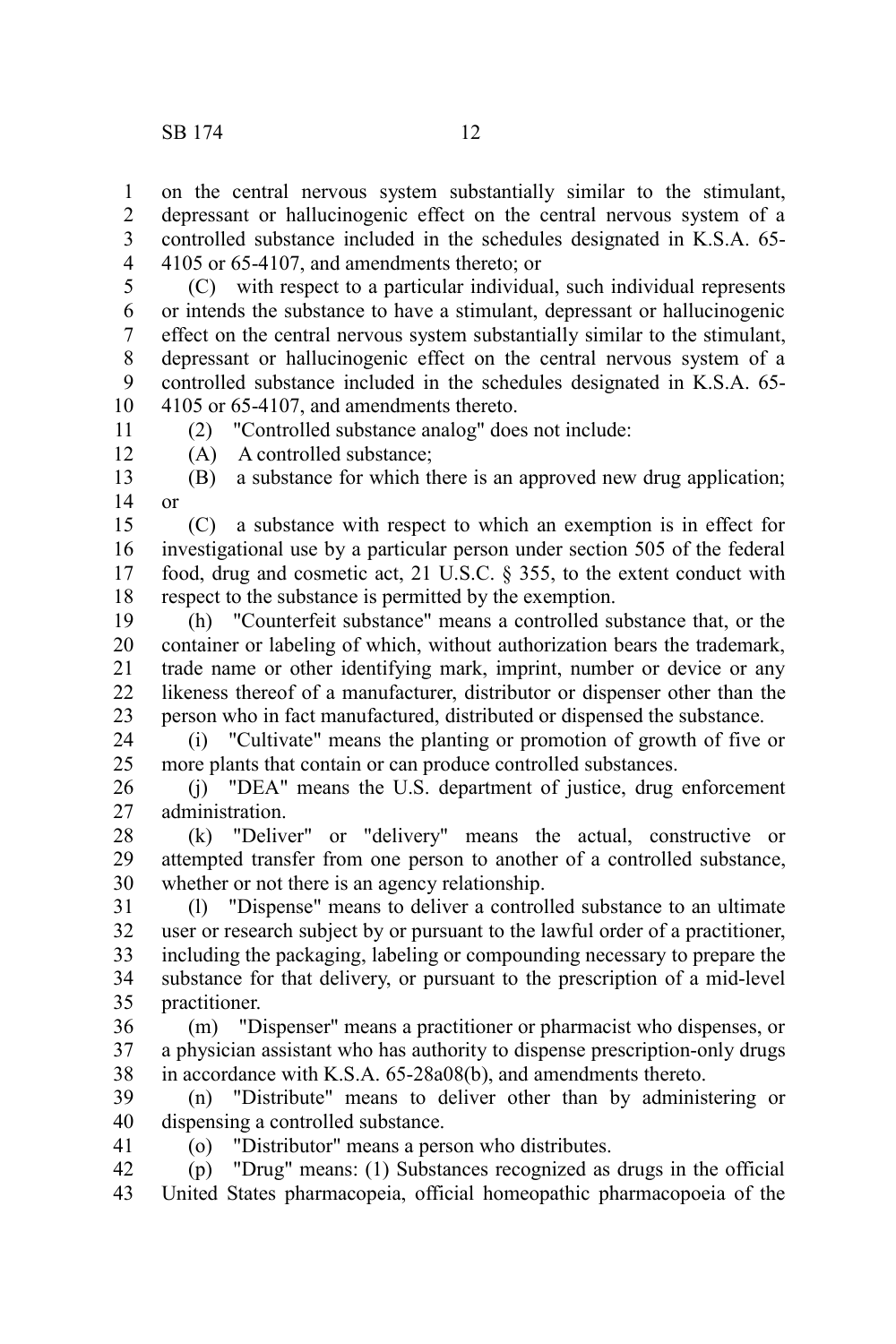United States or official national formulary or any supplement to any of them; (2) substances intended for use in the diagnosis, cure, mitigation, treatment or prevention of disease in human or animals; (3) substances (other than food) intended to affect the structure or any function of the body of human or animals; and (4) substances intended for use as a component of any article specified in paragraph (1), (2) or (3). It does not include devices or their components, parts or accessories. 1 2 3 4 5 6 7

(q) "Immediate precursor" means a substance that the board has found to be and by rule and regulation designates as being the principal compound commonly used or produced primarily for use and that is an immediate chemical intermediary used or likely to be used in the manufacture of a controlled substance, the control of which is necessary to prevent, curtail or limit manufacture. 8 9 10 11 12 13

(r) "Electronic prescription" means an electronically prepared prescription that is authorized and transmitted from the prescriber to the pharmacy by means of electronic transmission. 14 15 16

(s) "Electronic prescription application" means software that is used to create electronic prescriptions and that is intended to be installed on the prescriber's computers and servers where access and records are controlled by the prescriber. 17 18 19 20

(t) "Electronic signature" means a confidential personalized digital key, code, number or other method for secure electronic data transmissions that identifies a particular person as the source of the message, authenticates the signatory of the message and indicates the person's approval of the information contained in the transmission. 21 22 23 24 25

(u) "Electronic transmission" means the transmission of an electronic prescription, formatted as an electronic data file, from a prescriber's electronic prescription application to a pharmacy's computer, where the data file is imported into the pharmacy prescription application. 26 27 28 29

(v) "Electronically prepared prescription" means a prescription that is generated using an electronic prescription application. 30 31

(w) "Facsimile transmission" or "fax transmission" means the transmission of a digital image of a prescription from the prescriber or the prescriber's agent to the pharmacy. "Facsimile transmission" includes, but is not limited to, transmission of a written prescription between the prescriber's fax machine and the pharmacy's fax machine; transmission of an electronically prepared prescription from the prescriber's electronic prescription application to the pharmacy's fax machine, computer or printer; or transmission of an electronically prepared prescription from the prescriber's fax machine to the pharmacy's fax machine, computer or printer. 32 33 34 35 36 37 38 39 40 41

(x) "Intermediary" means any technology system that receives and transmits an electronic prescription between the prescriber and the 42 43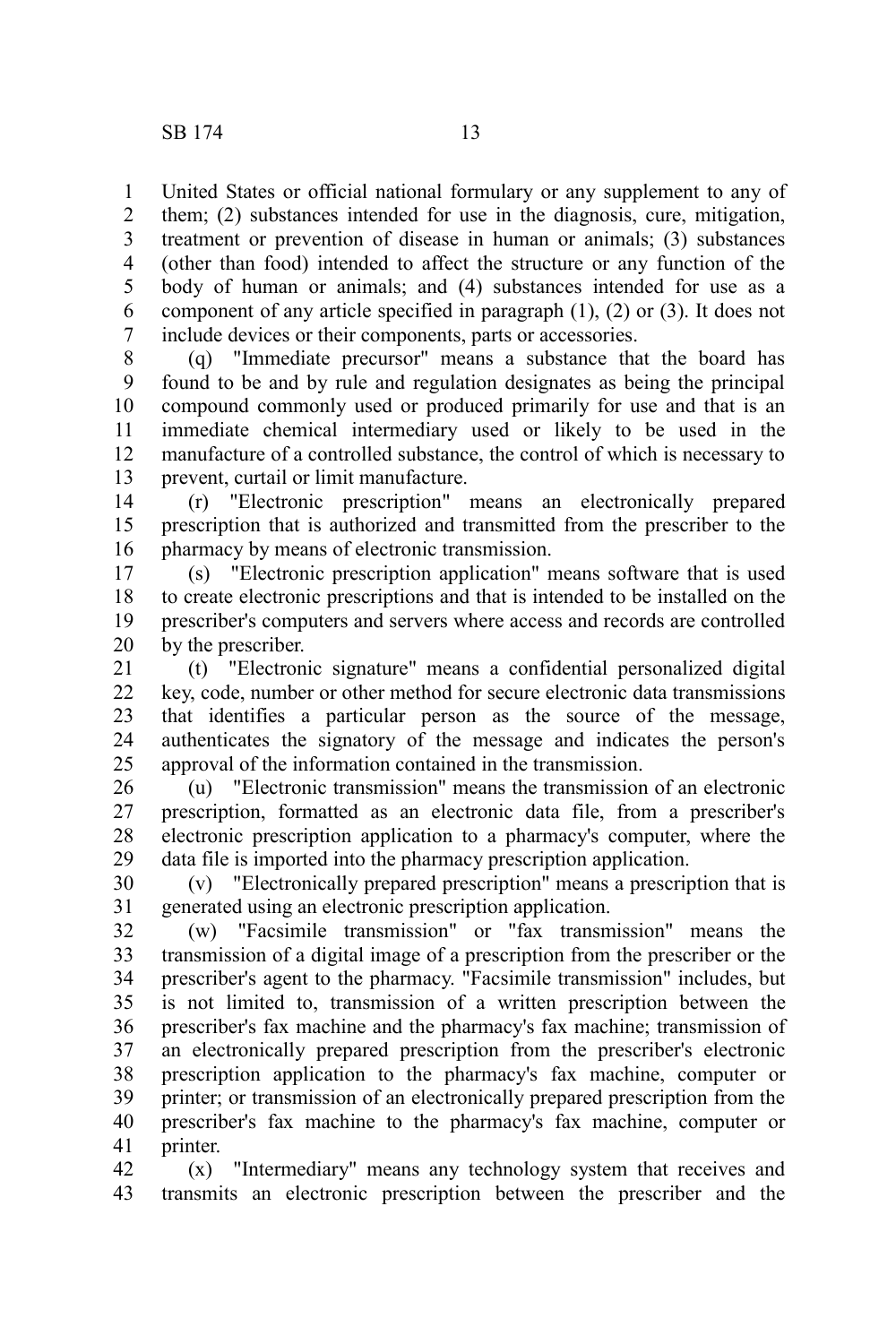pharmacy. 1

2

(y) "Isomer" means all enantiomers and diastereomers.

(z) "Manufacture" means the production, preparation, propagation, compounding, conversion or processing of a controlled substance either directly or indirectly or by extraction from substances of natural origin or independently by means of chemical synthesis or by a combination of extraction and chemical synthesis and includes any packaging or repackaging of the substance or labeling or relabeling of its container, except that this term does not include the preparation or compounding of a controlled substance by an individual for the individual's own lawful use or the preparation, compounding, packaging or labeling of a controlled substance: 3 4 5 6 7 8 9 10 11 12

(1) By a practitioner or the practitioner's agent pursuant to a lawful order of a practitioner as an incident to the practitioner's administering or dispensing of a controlled substance in the course of the practitioner's professional practice; or 13 14 15 16

(2) by a practitioner or by the practitioner's authorized agent under such practitioner's supervision for the purpose of or as an incident to research, teaching or chemical analysis or by a pharmacist or medical care facility as an incident to dispensing of a controlled substance. 17 18 19 20

(aa) "Marijuana" means all parts of all varieties of the plant Cannabis whether growing or not, the seeds thereof, the resin extracted from any part of the plant and every compound, manufacture, salt, derivative, mixture or preparation of the plant, its seeds or resin. It does not include: (1) The mature stalks of the plant, fiber produced from the stalks, oil or cake made from the seeds of the plant, any other compound, manufacture, salt, derivative, mixture or preparation of the mature stalks, except the resin extracted therefrom, fiber, oil or cake or the sterilized seed of the plant that is incapable of germination; (2) any substance listed in schedules II through V of the uniform controlled substances act; (3) cannabidiol (other trade name: 2-[(3-methyl-6-(1-methylethenyl)-2-cyclohexen-1-yl]- 5-pentyl-1,3-benzenediol); or (4) industrial hemp as defined in K.S.A. 2020 Supp. 2-3901, and amendments thereto, when cultivated, produced, possessed or used for activities authorized by the commercial industrial hemp act. 21 22 23 24 25 26 27 28 29 30 31 32 33 34 35

(bb) "Medical care facility" shall have the meaning ascribed to that term in K.S.A. 65-425, and amendments thereto. 36 37

(cc) "Mid-level practitioner" means a certified nurse-midwife engaging in the independent practice of midwifery under the independent practice of midwifery act, an advanced practice registered nurse issued a license pursuant to K.S.A. 65-1131, and amendments thereto, who has authority to prescribe drugs pursuant to a written protocol with aresponsible physician under K.S.A. 65-1130, and amendments thereto, or a 38 39 40 41 42 43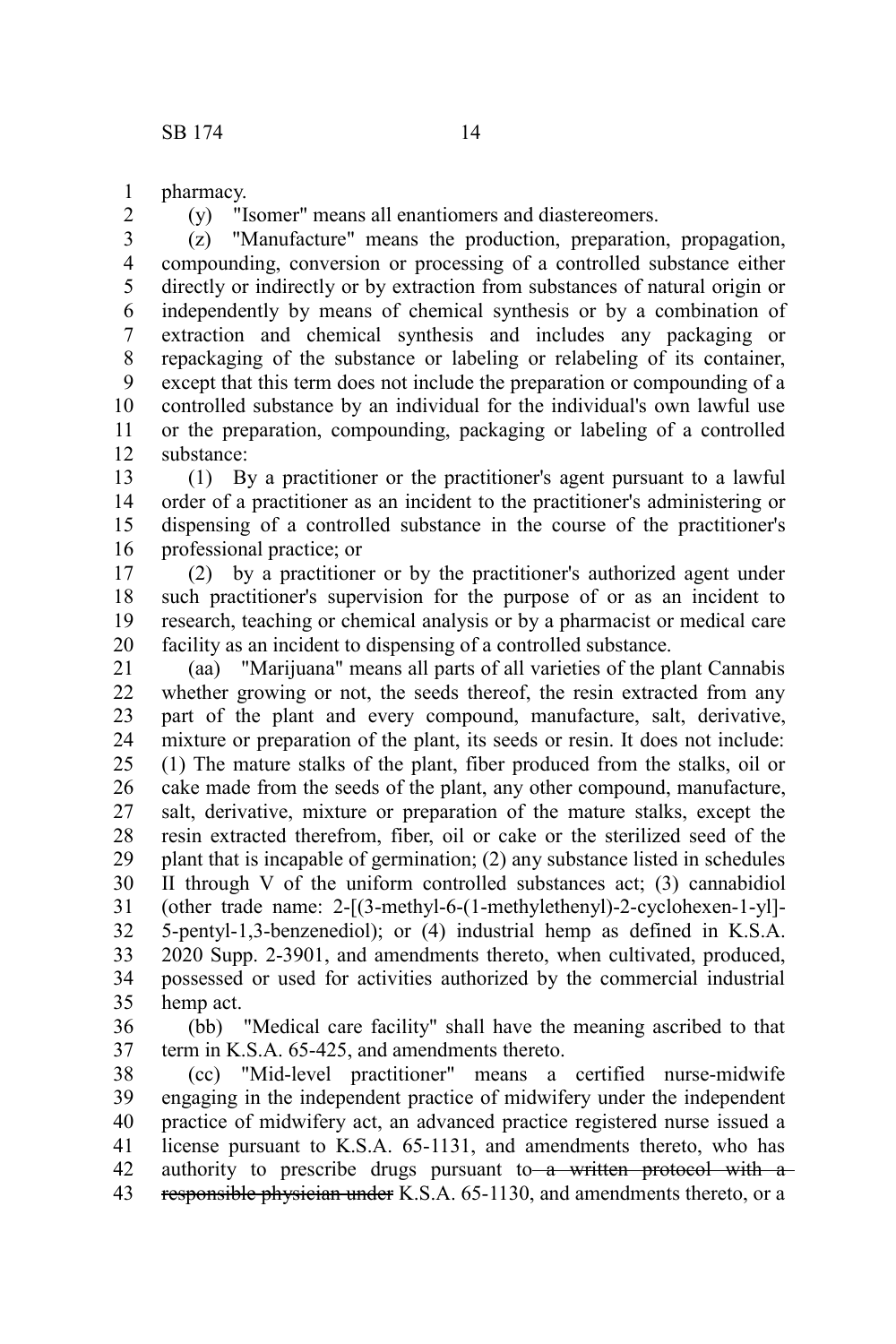physician assistant licensed under the physician assistant licensure act who has authority to prescribe drugs pursuant to a written agreement with a supervising physician under K.S.A. 65-28a08, and amendments thereto. 1 2 3

(dd) "Narcotic drug" means any of the following whether produced directly or indirectly by extraction from substances of vegetable origin or independently by means of chemical synthesis or by a combination of extraction and chemical synthesis: 4 5 6 7

(1) Opium and opiate and any salt, compound, derivative or preparation of opium or opiate; 8 9

(2) any salt, compound, isomer, derivative or preparation thereof that is chemically equivalent or identical with any of the substances referred to in paragraph (1) but not including the isoquinoline alkaloids of opium; 10 11 12

13

(3) opium poppy and poppy straw; *or*

(4) coca leaves and any salt, compound, derivative or preparation of coca leaves, and any salt, compound, isomer, derivative or preparation thereof that is chemically equivalent or identical with any of these substances, but not including decocainized coca leaves or extractions of coca leaves that do not contain cocaine or ecgonine. 14 15 16 17 18

(ee) "Opiate" means any substance having an addiction-forming or addiction-sustaining liability similar to morphine or being capable of conversion into a drug having addiction-forming or addiction-sustaining liability. It does not include, unless specifically designated as controlled under K.S.A. 65-4102, and amendments thereto, the dextrorotatory isomer of 3-methoxy-n-methylmorphinan and its salts (dextromethorphan). It does include its racemic and levorotatory forms. 19 20 21 22 23 24 25

(ff) "Opium poppy" means the plant of the species Papaver somniferum l. except its seeds. 26 27

(gg) "Person" means an individual, corporation, government, or governmental subdivision or agency, business trust, estate, trust, partnership or association or any other legal entity. 28 29 30

(hh) "Pharmacist" means any natural person licensed under K.S.A. 65-1625 et seq., and amendments thereto, to practice pharmacy. 31 32

(ii) "Pharmacist intern" means: (1) A student currently enrolled in an accredited pharmacy program; (2) a graduate of an accredited pharmacy program serving such person's internship; or (3) a graduate of a pharmacy program located outside of the United States that is not accredited and who had successfully passed equivalency examinations approved by the board. 33 34 35 36 37

(jj) "Pharmacy prescription application" means software that is used to process prescription information, is installed on a pharmacy's computers and servers, and is controlled by the pharmacy. 38 39 40

(kk) "Poppy straw" means all parts, except the seeds, of the opium poppy, after mowing. 41 42

(ll) "Practitioner" means a person licensed to practice medicine and 43